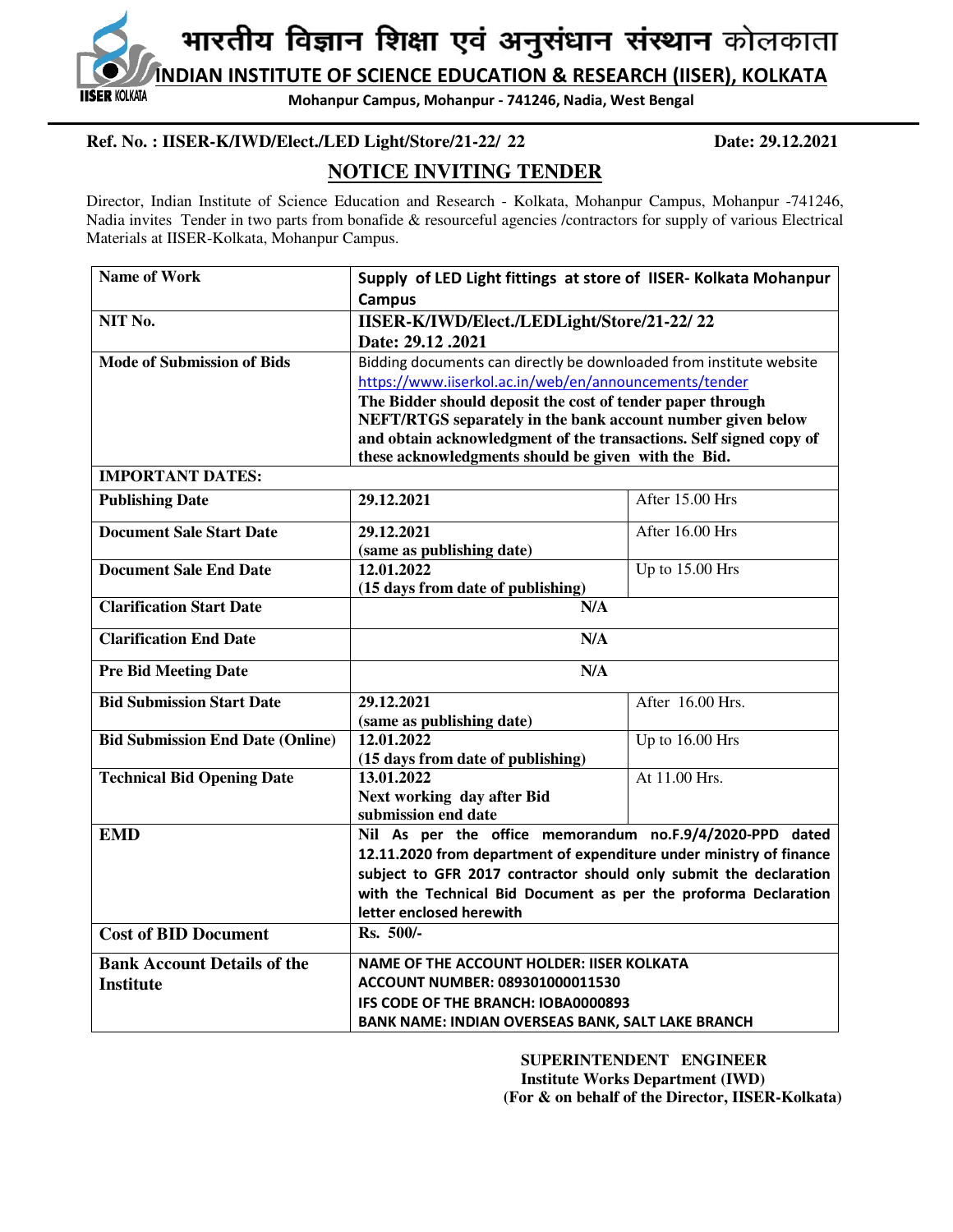

## **Notice Inviting Tender for . Supply of LED Street Light at store of IISER- Kolkata Mohanpur Campus**

Director, Indian Institute of Science Education and Research - Kolkata, Mohanpur Campus, Mohanpur -741246, Nadia invites Tender in two parts from bonafide & resourceful agencies /contractors for Supply of LED Light at store of IISER- Kolkata Mohanpur Campus Details of terms and conditions are as below:

## **PREQUALIFICATION CRITERIA**

- **1.** The bidder firm should be a Proprietor/Partnership/Pvt. Ltd company incorporated in India & should have well experience in electrical installation works /supply of LED Light fittings in reputed Organizations, Central Govt. Autonomous Intuitions, Central public sector undertaking, IITs, IIMs, NITs etc.
- **2.** The contractor should have successfully completed similar electrical works in the preceding 03 calendar years (i.e. 2020-21, 2019-20, and 2018-19) prior to tender opening up to last day of the month previous to the one in which the tenders are invited.
	- **a.** Three similar completed work each costing not less than Rs 80,000.00

Or

- **b.** Two similar completed work each costing not less than Rs. 1.00 Lakh Or
- **c.** One similar completed work costing not less than Rs. 1 .60 lakh

Client Work/Purchase Order/completion certificate must be submitted for certification of the capacity.

- **3.** Bidder must have a turnover of minimum of Rs. 2.00 Lakh continuously in the last 03 preceding audited financial years (i.e. 2020-21, 2019-20, and 2018-19).Bidder must submit the documentary proof in the form of Audited Profit & Loss Account and Balance Sheets duly certified by chartered accountant.
- **4.** The supplier at the time of bidding shall provide self-certification that the items quoted for meets the local content equal to more than 50% and shall give details of the location(s) at which the local value addition is made as per Order no:- P.-45021/2/2017 PP(BE-II) dated 04-06-2020 of DPIIT, Ministry of Commerce and Industry, Govt. of India, and Order No:- F. No. 33(1)/2017-IPHW,Ministry of Electronics and Information Technology, Govt. of India as per Annexure V of Technical Bid Document
- **5.** The contractor / Supplier must have valid Trade License issued by state administration of the state in which the contractor is working.
- **6.** The contactor / Supplier should have valid registration with all Statutory Authorities such as Registrar of firms, GST issued by competent authority.
- **7.** The contractor should submit documentary evidence in support of fulfilling eligibility criteria mentioned above.

## **Procedure for submission of Bids:**

The complete tender may be sent by post to the above mentioned address captioned "**Supply of LED Light fittings at store of IISER-Kolkata, Mohanpur Campus.**.". The envelope should be addressed to **The Superintendent Engineer (IWD)**. The sealed tender documents should be reached to "**Dispatch section, C V Raman AAC bldg., Mohanpur-741252, Indian Institute of Science Education and Research Kolkata** "office on or before schedule date and time.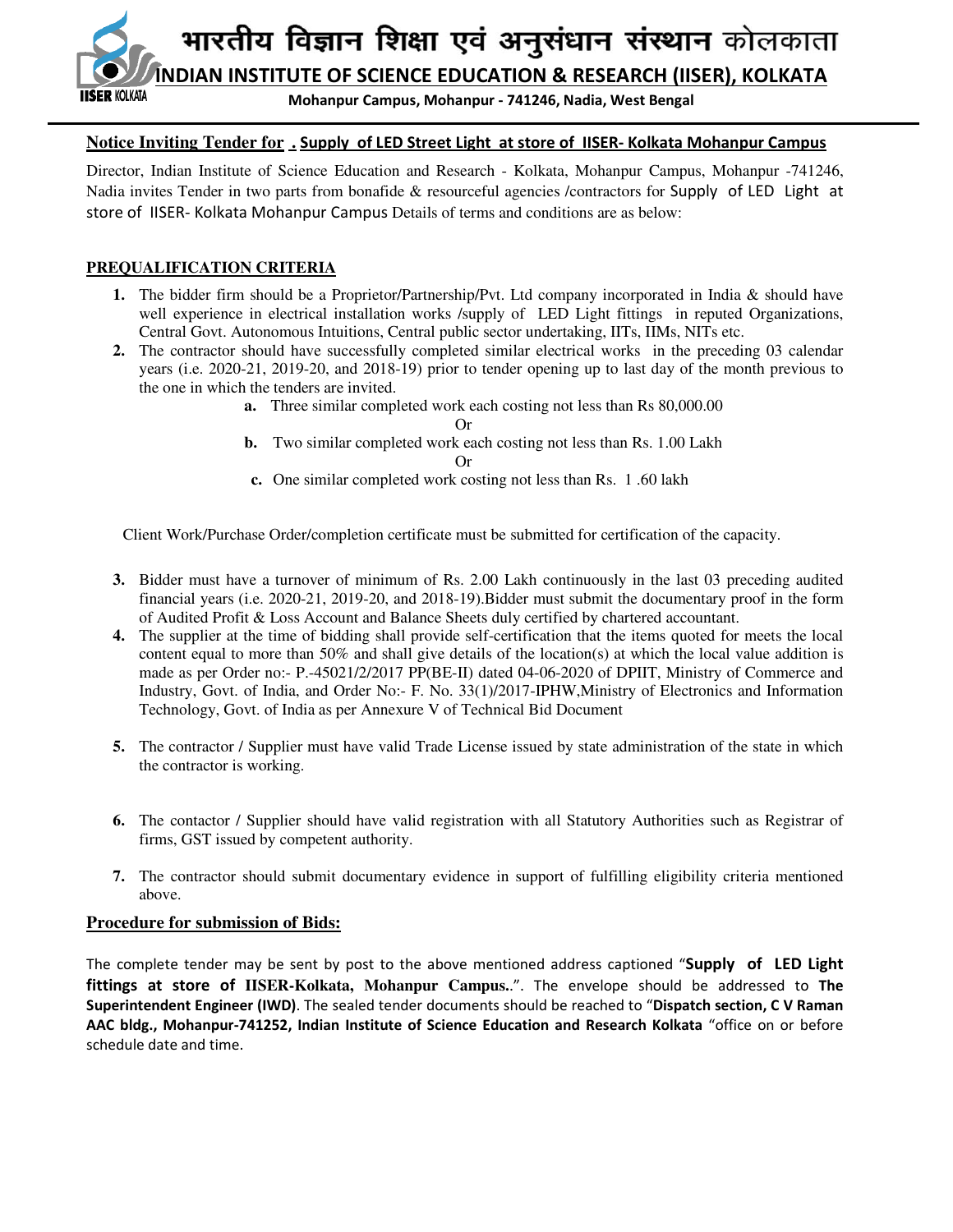

**Mohanpur Campus, Mohanpur - 741246, Nadia, West Bengal**

1) Bidder should submit the bid in time i.e. on or before the bid submission time. Bidder will be responsible for any delay due to other issues.

2) The bidder has to sign and attach the required bid documents one by one as indicated in the tender document. 3) The Bidder should deposit the cost of tender paper through NEFT/RTGS separately in the Bank Account number given below and obtain acknowledgment of the transactions. A self signed copy of these acknowledgments should be given with the Bid.

 **NAME OF THE ACCOUNT HOLDER: IISER KOLKATA** 

 **ACCOUNT NUMBER: 089301000011530** 

 **IFS CODE OF THE BRANCH: IOBA0000893**

 **BANK NAME: INDIAN OVERSEAS BANK, SALT LAKE BRANCH**

**EMD**

As per the office memorandum no.F.9/4/2020-PPD dated 12.11.2020 from department of expenditure under ministry of finance *the bidders need not required to deposit the EMD* 

However as per GFR 2017 contractor should only submit the declaration with the Technical Bid Document as per the proforma **Declaration letter** enclosed herewith. If the vendors withdraw/modify in bids during the bidding process the vendor will be suspended/debarred form participating in any tendering process for a period of One year from the date of issuance of suspension order.

**4) The bidders are advised to take into account the amendments/Corrigendum published time to time before submission of their bids against this tender. If any bidder has already submitted his/her bid, then he/she may resubmit his/her bid taking into account amendments/Corrigendum.**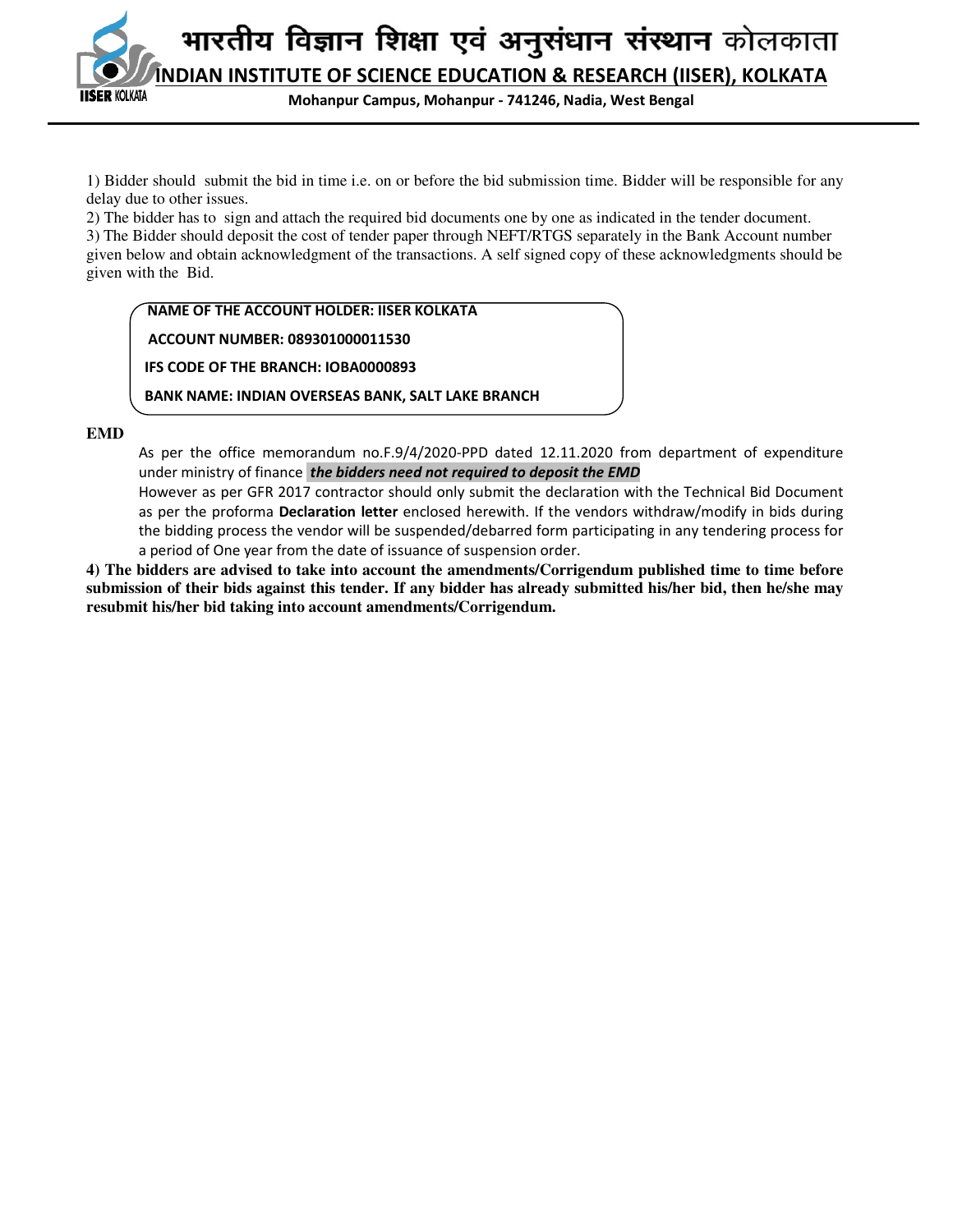**INDIAN INSTITUTE OF SCIENCE EDUCATION & RESEARCH (IISER), KOLKATA**

**Mohanpur Campus, Mohanpur - 741246, Nadia, West Bengal**

#### **The bids (complete in all respect) must be submitted in Two Parts (Technical and Financial bids) as explained below**

| <b>PART 1: Technical BID</b>                                                                                                                                                                                                                                                                                                                                                                                                                                                                                      | <b>PART II: Commercial BID</b>                                                                                                                                           |  |  |  |
|-------------------------------------------------------------------------------------------------------------------------------------------------------------------------------------------------------------------------------------------------------------------------------------------------------------------------------------------------------------------------------------------------------------------------------------------------------------------------------------------------------------------|--------------------------------------------------------------------------------------------------------------------------------------------------------------------------|--|--|--|
| The Technical Bid shall contain the following documents:                                                                                                                                                                                                                                                                                                                                                                                                                                                          | The Commercial Bid shall contain the following<br>documents:                                                                                                             |  |  |  |
| Bids must be accompanied by self signed Declaration letter<br>for exemption of EMD on Letter Head $&$ Tender Paper cost<br>(Rs. 500/-) as specified above.<br>Supporting documents as stated in the pre-<br>⋗<br>qualification Criteria (Sl. No. 1 to 6) in *.pdf format.                                                                                                                                                                                                                                         | Price Bid/ Schedule of Quantities as per<br>➤<br>enclosed<br>with<br>the<br>format<br>tender<br>document. (Annexure- VII) and<br><b>BOQ Format (Annexure- VIII)</b><br>➤ |  |  |  |
| Each page of the Tender documents, Terms $\&$<br>➤<br>conditions and Annexure- I, II, III, IV, V& VI as<br>per enclosed proforma along with the Tender duly<br>filled $\&$ signed (except the Price BID Format) by<br>the person/persons on behalf of the organization<br>having necessary authorization/Power of Attorney to<br>do so to be submitted.<br>≻<br>Please note that the documents submitted with<br>technical bid shall not contain any indication of<br>price/rate/charges in Part-I of the tender. |                                                                                                                                                                          |  |  |  |
|                                                                                                                                                                                                                                                                                                                                                                                                                                                                                                                   |                                                                                                                                                                          |  |  |  |

## **TERMS & CONDITIONS:**

## **GENERAL SPECIFICATION**

All electrical Supplies should strictly follow the prescribed Specification, quantity, quality and Indian Standards supported by relevant test and warranty certificates. Failing which the materials will not be accepted. The decision of Engineer in Charge in this regard is final and bound to the supplier.

## **TECHNICAL SPECIFICATION FOR ELECTRICAL WORK**

## **SCOPE**

SER KOLKATA

This specification covers supply of materials in good condition having specified quality and quantity to the electrical store at IISER Kolkata Mohanpur Campus strictly as per the BOQ. However competent authority of IISER-Kolkata reserves all the right for addition/deletion/alteration/deviation of any of the item(s) in the schedule of quantity without any prior notice to the tenderer.

## **MATERIALS**

Materials shall be of the approved make & quality. A list of materials of approved brand and manufacturer is indicated in the annexure. If the list of materials mentioned above stipulates two or more or alternative brands/makes of any product, the decision as to which brand/make shall be used in the work shall be taken by the Institute and the contractor shall provide the brand/make so selected without any extra cost.

In case, materials are required to be obtained from any manufacturer other than those listed on account of non availability then prior approval from Institute will be necessary, supported by relevant test certificates qualifying the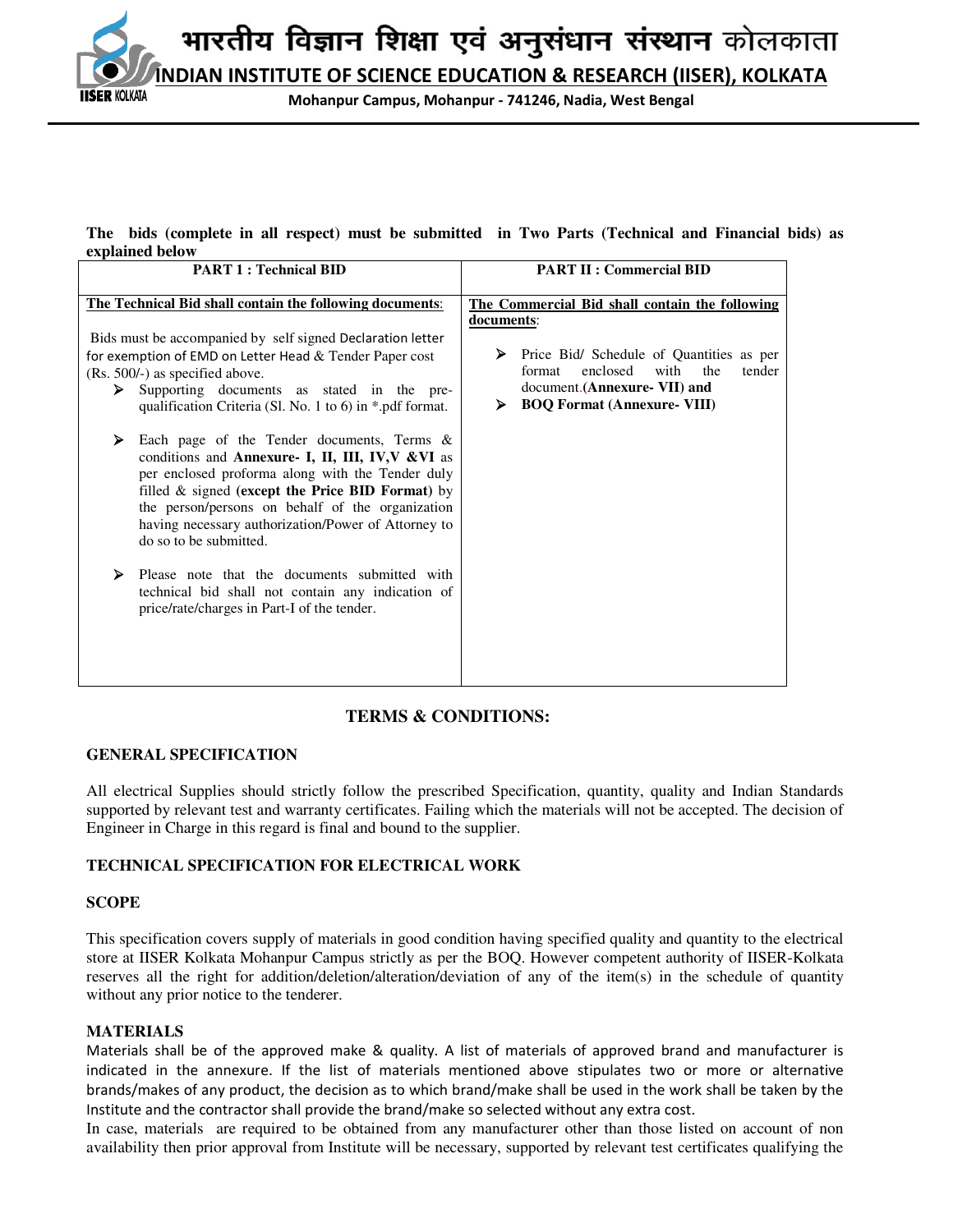

required standard. Further tests as directed by the Engineer-In-Charge shall also be carried out by the contractor at their own cost, if required.

Contractor shall obtain approval from the Institute of sample of all materials before placing order and the approved sample shall be carefully preserved on the display board in an appropriate manner at the site office for verification by the Engineer-In-Charge.

For standard bought out items, the sizes manufactured by the firms listed shall prevail when there is discrepancy in the sizes mentioned in the schedule without any financial adjustment. **SPECIFICATIONS** 

Unless specifically mentioned otherwise, all applicable codes and standards published by the Bureau of Indian Standard and all other such publication as may be published by them after supply starts, shall govern in respect of design, workmanship, quality and properties of material and method of testing.

## **APPROVAL OF SAMPLE MODEL MAKE OF LUMINARIES:**

 The supplied luminaries shall be one of the approved models out of list of manufacturers/ brands/ makes given in the Tender Documents. The Contractor shall submit samples/ specimens out of approved makes of materials/ products to the Engineer-In-Charge for prior approval. In exceptional circumstances Engineer-In-Charge may allow alternate equivalent makes/ brands of luminaries at his sole discretion. The final choice of brand/ make shall remain with the Engineer-In-Charge, whose decision in this matter shall be final and binding and nothing extra on this account shall be payable to the Contractor.

 In case of variance in BIS Specifications from approved products/ makes specification, the specification of approved product/ make shall prevail for which nothing shall be paid extra to the Contractor.

 Samples of all materials to be supplied by the contractor shall have to be approved by the Engineer-in-charge and checking the quality of such materials shall have to be done by the concerned Engineer-in-charge prior to make complete supply.

## **Quality:**

 All materials should have the good quality as per the specification. Damage / Broken / Old stock materials will not be accepted. The decision of Engineer in Charge is final in this regard and bound to the supplier.

## **Quantity**:

It is mandatory to supply all the items as per specified quantity only. Incomplete and shortfall of quantity of items will not be considered. The decision of the competent authority is final in this regard. Before submitting the tender the bidder should confident enough about the availability and supply of all the items within stipulated time. The quality and quantity of the materials will be checked at the time of supply. Necessary test and warranty certificates are to be submitted at the time of supply.

## **General Terms and Conditions**:

The bidders are requested to read the instructions carefully before submitting the tender. The tender will be not be accepted without notice for the bidders who does not fulfill the eligibility criteria and do not have sufficient documents that are asked for.

It is mandatory to quote and supply all the items with stipulated quality and quantity.

**The tender is valid for 120 Days from the date of publication in the Institute Website.** 

Conditional Tender will summarily rejected without notice.

IISER Kolkata reserves the right to accept / reject any or all the tenders without assigning any reason thereof.

Abnormal rates (less / high) will not be considered. IISER Kolkata reserves the right to award the contract to the supplier having a justified rates only. In this regard it is not mandatory to award the contract to the lowest bidder only. The decision of the tender committee is final in this regard and bound to the contractor.

Incomplete tender will not be considered.

IISER Kolkata reserves the right to verify , scrutiny & cross checking of all the documents & credentials for authentication , that are submitted by the bidders in support of eligibility and qualification for consideration in bidding process.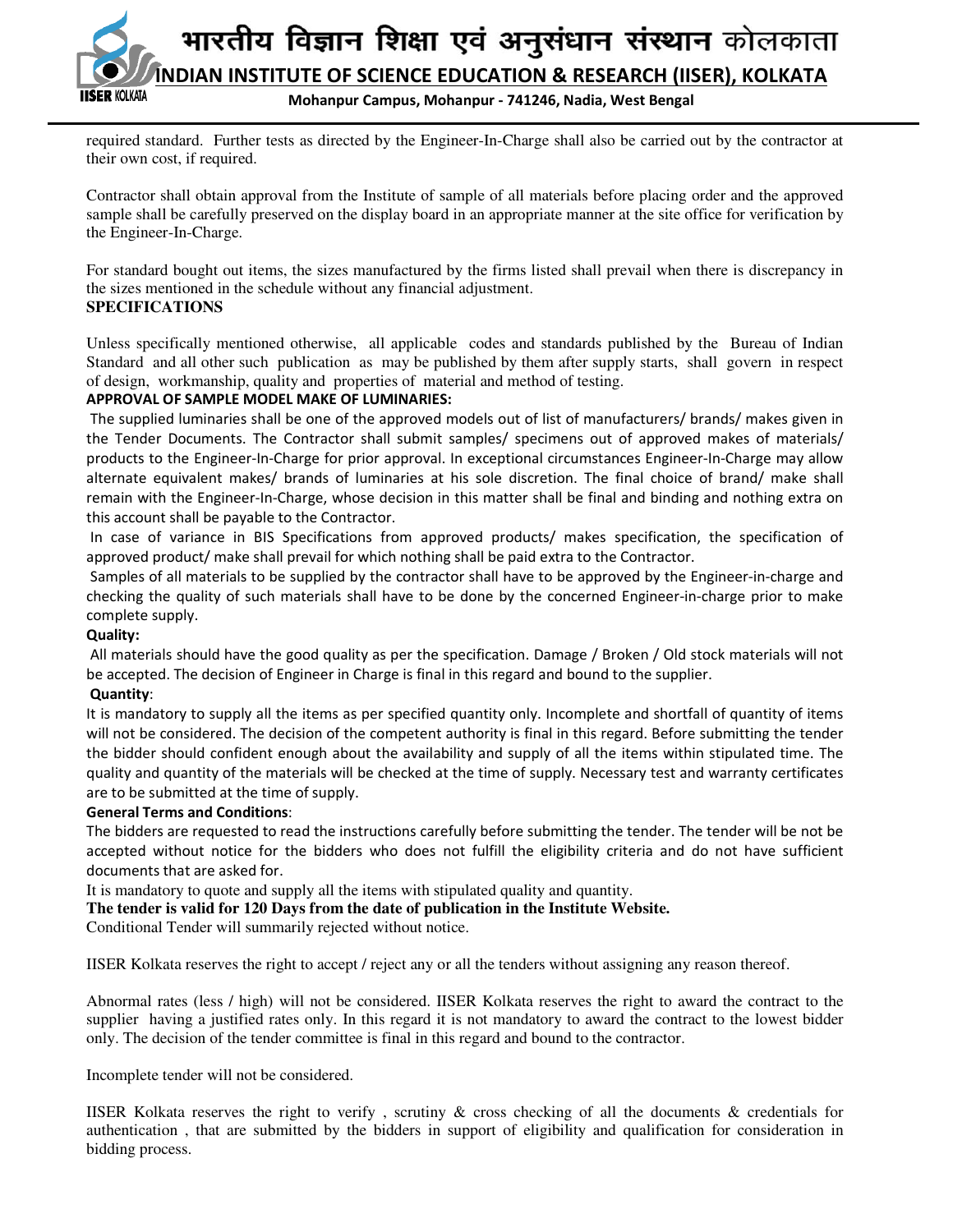

The priced bid will be opened only for those bidders who will be qualified in the Technical Bid.

The rate should contain all applicable taxes and transportation charges of the materials upto IISER Kolkata Mohanpur Campus.

## **TESTING:**

The materials will be tested at the time of delivery at IISER Kolkata store before accepting. Necessary factory test certificates and batch & serial no of the items is to be verified.

## **PREAMBLE TO THE SCHEDULE OF WORK**

The successful tenderer shall carefully go through the Clauses of Invitation to Tender, Specification, BOQ and shall include in his rates any sum he may consider necessary to cover the fulfillment of the various clauses contained therein. Unit prices stated in the schedule of item against the item of work shall be inclusive of all applicable taxes and transportation charges consumables necessary to complete the said work within the contemplation of the contract. Beyond the unit prices no extra amount will be paid for incidental contingent work and materials.

The quantities mentioned in the schedule of work are probable quantities and it must be clearly understood that the contract is not a lump sum contract, that the probable quantities, the value of the entire tender are only indicative and Institute does not in any way assure the tenderer or guarantee that the actual quantity of work would correspond to the probable quantities in the tender. IISER-K reserves the right to increase/exclude any of the Schedule items on reasons of the rates not being reasonable or subsequent change in requirement during supply.

#### **Rates:**

The rates quoted by the Contractor shall include for supplying of materials applicable taxes, transportation charges necessary for completing the work in the best and most workmanship like manner to the satisfaction of the Institute and for maintaining the same. The rates shall be complete in all respects also including cost of materials, labour, supervision, tools and plant, transport, sales and other taxes royalties, duties and materials, contingencies, breakage, wastage, sundries, scaffoldings, etc., on the basis of works contract. The rates quoted shall include all taxes, duties, transport, **GST** or any other levies applicable under the statute including comprehensive warranty obligation as mentioned in the BOQ. The rates quoted by the Contractor shall be net so as to include all requirements described in the contract agreement and no claim whatsoever due to fluctuations in the price of material and labour will be entertained.

No change in unit rate will be admissible on any variation of quantity.

#### **Guarantee / Warranty:**

**36 months of ON SITE fully comprehensive warranty for all the luminaries from the date of supply to IISER Kolkata.** 

## **Performance Security**

The performance security will be considered 3% of the awarded contract value and the contractor should submit in the form of a Demand draft/ Banker's Cheque/Bank Guarantee drawn on scheduled Commercial Bank based in India and should be in favour of "IISER KOLKATA" payable at Kolkata in original.

## **Performance Security submitted in for of PBG shall remain valid until the expiry of the defect liability of 24 months from date of supply**

Performance Security money submitted in form of DD/Cheque shall be refunded after expiry of defect liability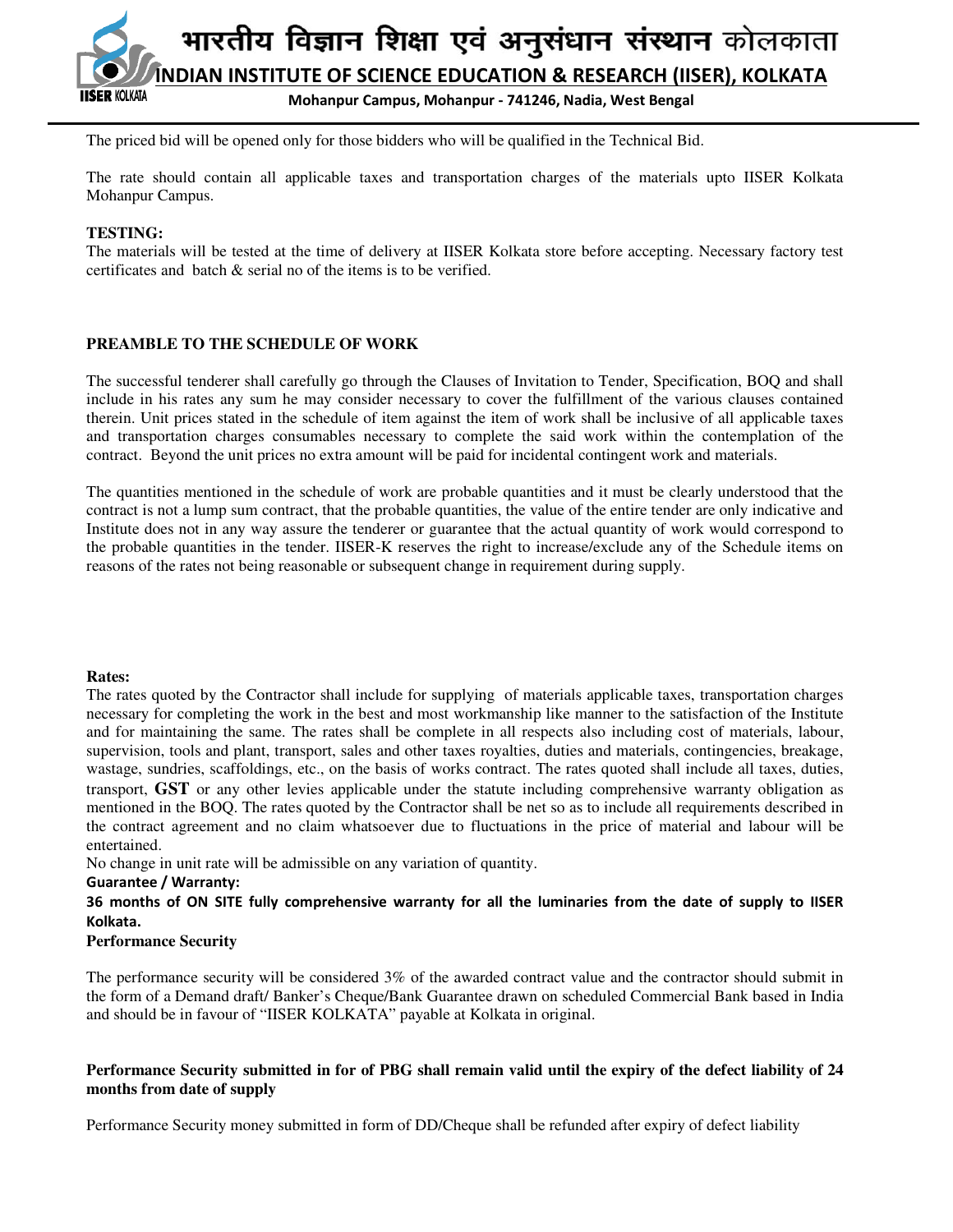

**Mohanpur Campus, Mohanpur - 741246, Nadia, West Bengal**

Failure of the successful bidder to comply with the requirement shall constitute sufficient grounds for the annulment of the award and forfeiture of the bid security, in which event the Institute may make the award to the next lowest evaluated bidder or call for new bids*.* 

## **Completion Period**

The job should be completed within 60 days from the date of issuance of Work Order letter. No extension shall be granted to the contractor unless the reasons are beyond his control and the engineer in-charge is satisfied

## **Payment term:**

100% payment will be made on receipt of completion of installation work in good condition and verification thereof subject to inspection of materials and Guarantee Certificates. Also subject to submission of 3% Bank Guarantee as per terms.

No advance payment considered during the work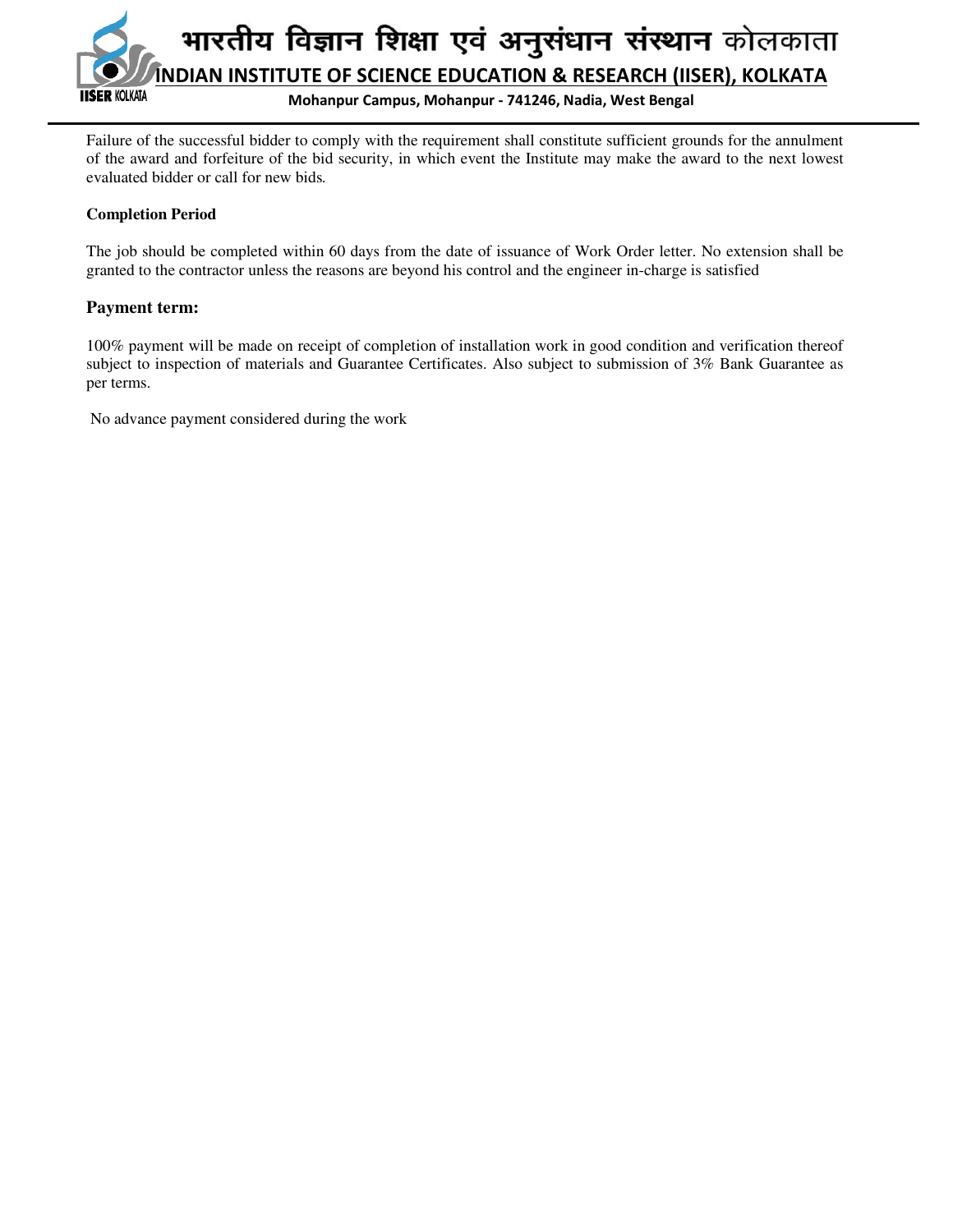**INDIAN INSTITUTE OF SCIENCE EDUCATION & RESEARCH (IISER), KOLKATA**

**Mohanpur Campus, Mohanpur - 741246, Nadia, West Bengal**

#### **Annexure-I**

## **To be signed by the bidder and same signatory competent / authorized to sign the relevant contract on behalf of IISER-KOLKATA.**

**ER KOLKATA** 

## **INTEGRITY AGREEMENT**

This Integrity Agreement is made at ........................................ on this ......................... day of ........................20...............

#### **BETWEEN**

Director, IISER-KOLKATA represented through Superintendent Engineer, IWD, IISER-KOLKATA, Mohanpur Campus, Mohanpur – 741246, Dist. Nadia, West Bengal, (Hereinafter referred as the **'Principal/Owner**', which expression shall unless repugnant to the meaning or context hereof include its successors and permitted assigns)

#### **AND**

……………………………................................................................................................................................................ ....

*(Name and Address of the Individual/firm/Company)*  through …………………………..........................................................................................................................................

*(Details of duly authorized signatory)* 

(Hereinafter referred to as the "**Bidder/Contractor**" and which expression shall unless repugnant to the meaning or context hereof include its successors and permitted assigns) **Preamble** 

WHEREAS the Principal / Owner has floated the Tender [NIT No: IISER-K/IWD/Elect./ LED Light/Store/21- 22/22 (hereinafter referred to as "**Tender/Bid**") and intends toward, under laid down organizational procedure, contract for **'Supply of LED Light fittings at store of IISER- Kolkata Mohanpur Campus.'** hereinafter referred to as the "**Contract**".

AND WHEREAS the Principal/Owner values full compliance with all relevant laws of the land, rules, regulations, economic use of resources and offairness/transparency in its relation with its Bidder(s) and Contractor(s).

AND WHEREAS to meet the purpose aforesaid both the parties have agreed to enter into this Integrity Agreement (hereinafter referred to as "**Integrity Pact**" or **"Pact**"), the terms and conditions of which shall also be read as integral part and parcel of the Tender/Bid documents and Contract between the parties.

NOW, THEREFORE, in consideration of mutual covenants contained in this Pact, the parties hereby agree as follows and this Pact witnesses as under: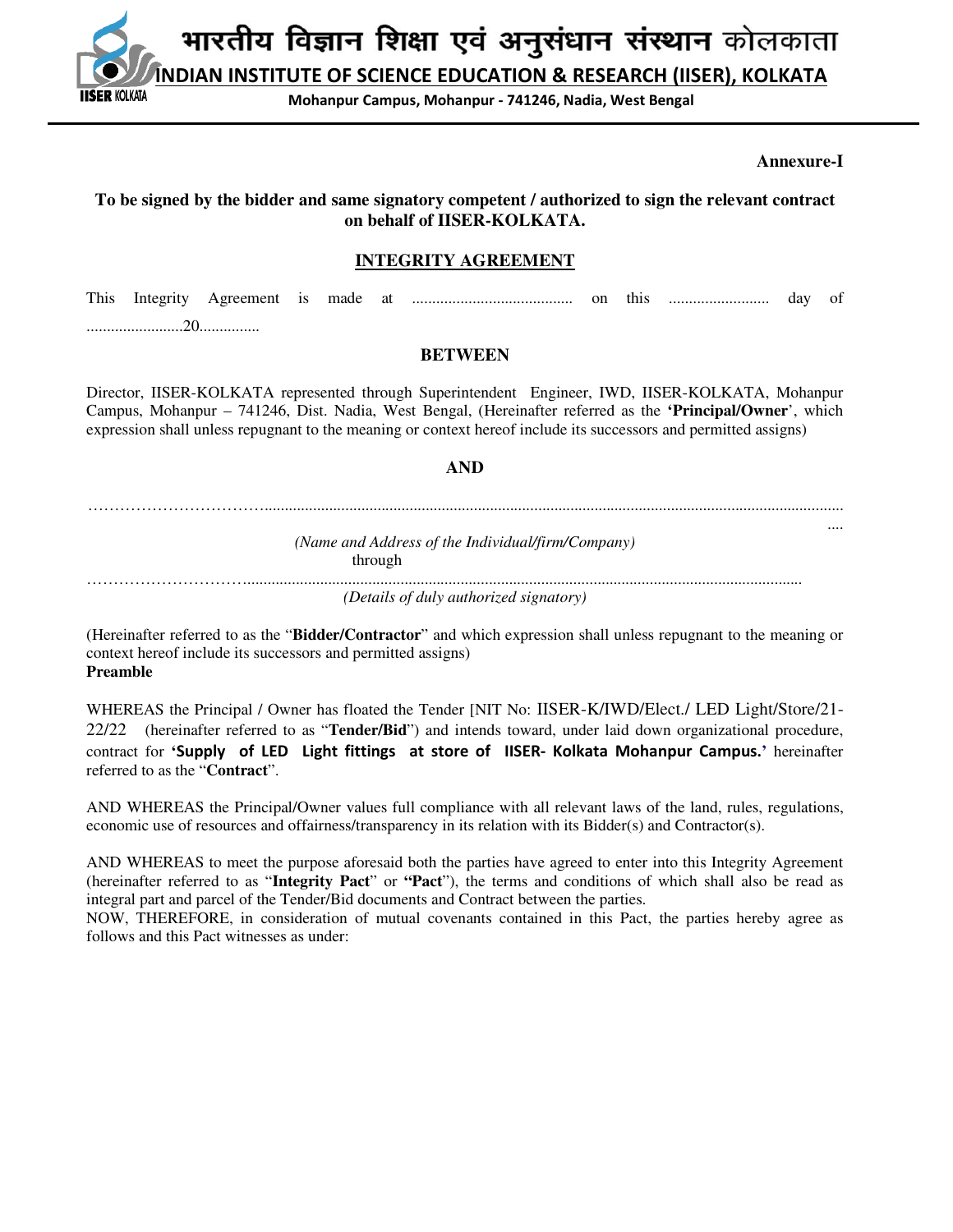**INDIAN INSTITUTE OF SCIENCE EDUCATION & RESEARCH (IISER), KOLKATA ER KOLKATA** 

**Mohanpur Campus, Mohanpur - 741246, Nadia, West Bengal**

## **Article 1: Commitment of the Principal/Owner**

- 1. The Principal/Owner commits itself to take all measures necessary to prevent corruption and to observe the following principles :
	- a. No employee of the Principal/Owner, personally or through any of his/her family members, will in connection with the Tender, or the execution of the Contract, demand, take a promise for or accept, for self or third person, any material or immaterial benefit which the person is not legally entitled to.
	- b. The Principal/Owner will, during the Tender process, treat all Bidder(s) with equity and reason. The Principal/Owner will, in particular, before and during the Tender process, provide to all Bidder(s) the same information and will not provide to any Bidder(s) confidential / additional information through which the Bidder(s) could obtain an advantage in relation to the Tender process or the Contract execution.
	- c. The Principal/Owner shall endeavour to exclude from the Tender process any person, whose conduct in the past has been of biased nature.
- 2. If the Principal/Owner obtains information on the conduct of any of its employees which is a criminal offence under the Indian Penal code (IPC)/Prevention of Corruption Act, 1988 (PC Act) or is in violation of the principles herein mentioned or if there be a substantive suspicion in this regard, the Principal/Owner will inform the Chief Vigilance Officer and in addition can also initiate disciplinary actions as per its internal laid down policies and procedures.

## **Article 2: Commitment of the Bidder(s)/Contractor(s)**

1. It is required that each Bidder/Contractor (including their respective officers, employees and agents) adhere to the highest ethical standards, and report to the Government / Department all suspected acts of **fraud or corruption or Coercion or Collusion** of which it has knowledge or becomes aware, during the tendering process and throughout the negotiation or award of a contract.

a) The Bidder(s)/Contractor(s) commits himself to take all measures necessary to prevent corruption. He commits himself to observe the following principles during his participation in the Tender process and during the Contract execution :

b) The Bidder(s)/Contractor(s) will not, directly or through any other person or firm, offer, promise or give to any of the Principal/Owner's employees involved in the Tender process or execution of the Contract or to any third person any material or other benefit which he/she is not legally entitled to, in order to obtain in exchange any advantage of any kind whatsoever during the Tender process or during the execution of the Contract.

c) The Bidder(s)/Contractor(s) will not enter with other Bidder(s) into any undisclosed agreement or understanding, whether formal or informal. This applies in particular to prices, specifications, certifications, subsidiary contracts, submission or non-submission of bids or any other actions to restrict competitiveness or to cartelize in the bidding process.

d) The Bidder(s)/Contractor(s) will not commit any offence under the relevant IPC/PC Act. Further the Bidder(s)/Contract(s) will not use improperly, (for the purpose of competition or personal gain), or pass on to others, any information or documents provided by the Principal/Owner as part of the business relationship, regarding plans, technical proposals and business details, including information contained or transmitted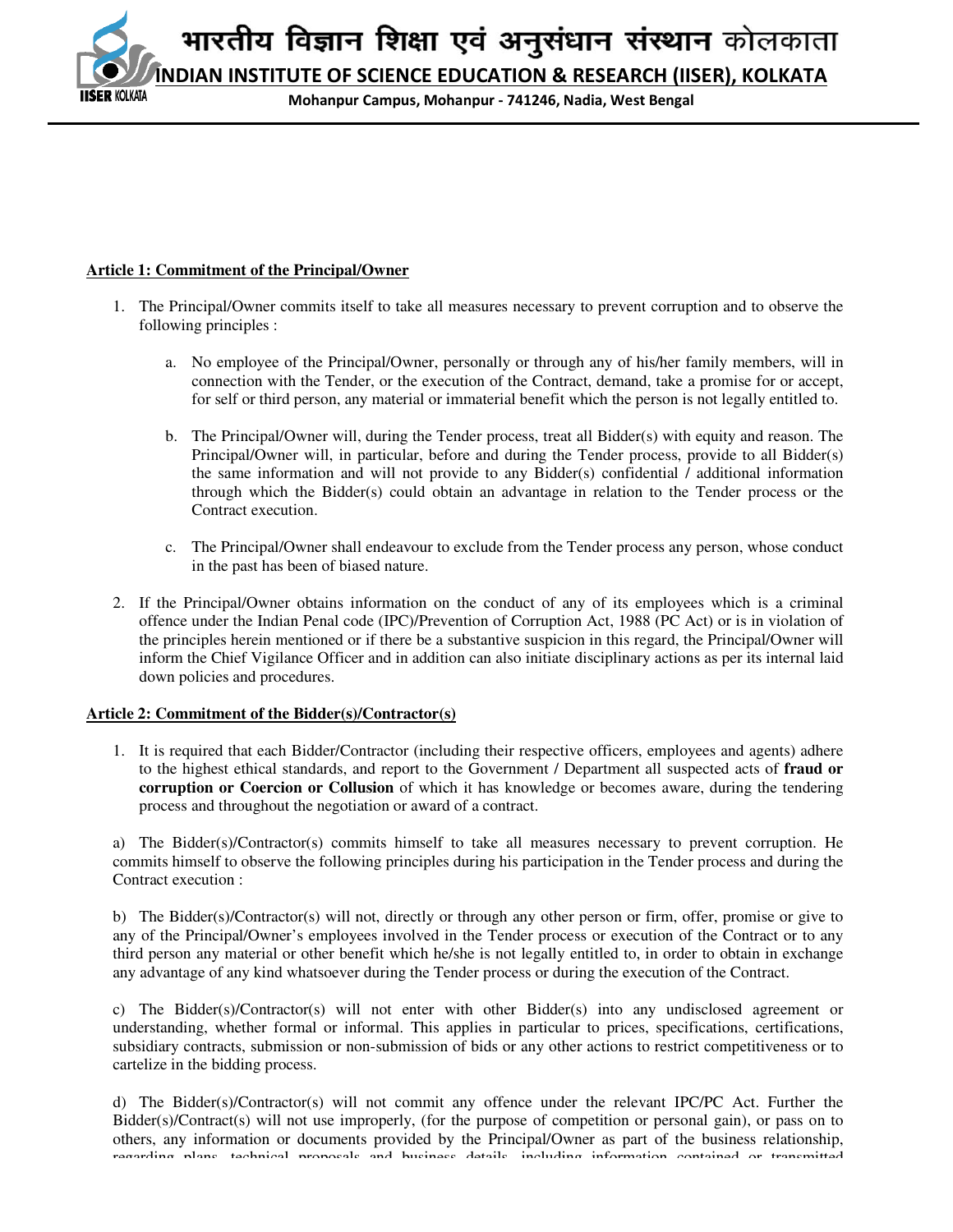भारतीय विज्ञान शिक्षा एवं अनुसंधान संस्थान कोलकाता **INDIAN INSTITUTE OF SCIENCE EDUCATION & RESEARCH (IISER), KOLKATA SER KOLKATA Mohanpur Campus, Mohanpur - 741246, Nadia, West Bengal**

e) The Bidder(s)/Contractor(s) of foreign origin shall disclose the names and addresses of agents/representatives in India, if any. Similarly Bidder(s)/Contractor(s) of Indian Nationality shall disclose names and addresses of foreign agents/representatives, if any. Either the Indian agent on behalf of the foreign principal or the foreign principal directly could bid in a tender but not both. Further, in cases where an agent participate in a tender on behalf of one manufacturer, he shall not be allowed to quote on behalf of another manufacturer along with the first manufacturer in a subsequent/parallel tender for the same item.

f) The Bidder(s)/Contractor(s) will, when presenting his bid, disclose any and all payments he has made, is committed to or intends to make to agents, brokers or any other intermediaries in connection with the award of the Contract.

3. The Bidder(s)/Contractor(s) will not instigate third persons to commit offences outlined above or be an accessory to such offences.

4. The Bidder(s)/Contractor(s) will not, directly or through any other person or firm indulge in fraudulent practice **means a willful misrepresentation or omission of facts or submission of fake/forged documents in order to induce public official to act in reliance thereof, with the purpose of obtaining unjust advantage by or causing damage to justified interest of others and/or to influence the procurement process to the detriment of the Government interests.**

5. The Bidder(s)/Contractor(s) will not, directly or through any other person or firm use Coercive Practices (means the act of obtaining something, compelling an action or influencing a decision through intimidation, threat or the use of force directly or indirectly, where potential or actual injury may befall upon a person, his/ her reputation or property to influence their participation in the tendering process).

## **Article 3: Consequences of Breach**

Without prejudice to any rights that may be available to the Principal/Owner under law or the Contract or its established policies and laid down procedures, the Principal/Owner shall have the following rights in case of breach of this Integrity Pact by the Bidder(s)/Contractor(s) and the Bidder/ Contractor accepts and undertakes to respect and uphold the Principal/Owner's absolute right:

- 1. If the Bidder(s)/Contractor(s), either before award or during execution of Contract has committed a transgression through a violation of Article 2 above or in any other form, such as to put his reliability or credibility in question, the Principal/Owner after giving 14 days notice to the contractor shall have powers to disqualify the Bidder(s)/Contractor(s) from the Tender process or terminate/determine the Contract, if already executed or exclude the Bidder/Contractor from future contract award processes. The imposition and duration of the exclusion will be determined by the severity of transgression and determined by the Principal/Owner. **Such exclusion may be forever or for a limited period as decided by the Principal/Owner.**
- 2. **Forfeiture of Performance Guarantee/Security Deposit**: If the Principal/Owner has disqualified the Bidder(s) from the Tender process prior to the award of the Contract or terminated/determined the Contract or has accrued the right to terminate/determine the Contract according to Article 3(1), the Principal/Owner apart from exercising any legal rights that may have accrued to the Principal/Owner, may in its considered opinion forfeit the entire amount of Performance Guarantee and Security Deposit of the Bidder/Contractor.
- 3. **Criminal Liability:** If the Principal/Owner obtains knowledge of conduct of a Bidder or Contractor, or of an employee or a representative or an associate of a Bidder or Contractor which constitutes corruption within the meaning of IPC Act, or if the Principal/Owner has substantive suspicion in this regard, the Principal/Owner will inform the same to law enforcing agencies for further investigation.

## **Article 4: Previous Transgression**

<sup>1.</sup> The Bidder declares that no previous transgressions occurred in the last 5 years with any other Company in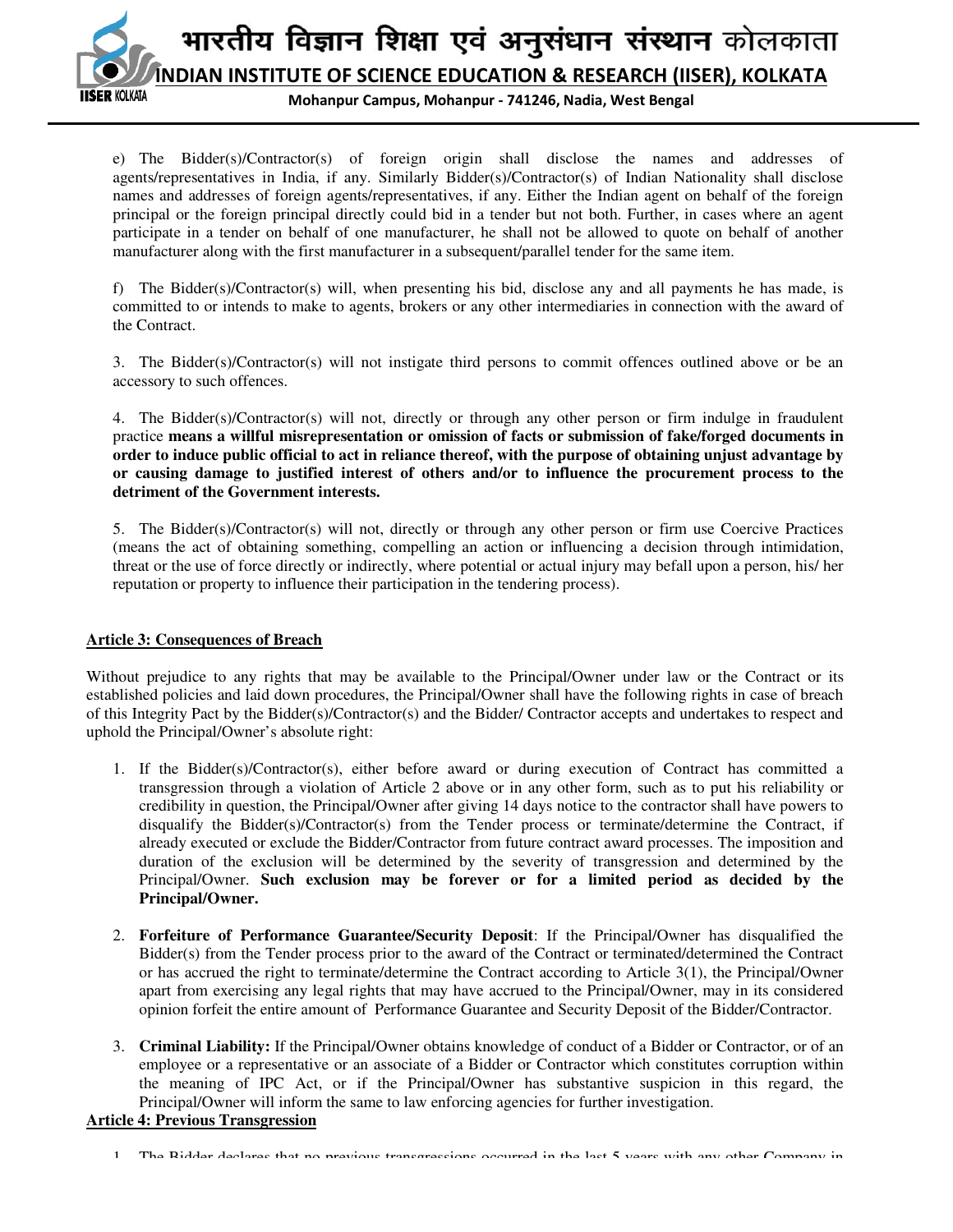

any other Central/State Public Sector Enterprises in India that could justify his exclusion from the Tender process.

- 2. If the Bidder makes incorrect statement on this subject, he can be disqualified from the Tender process or action can be taken for banning of business dealings/ holiday listing of the Bidder/Contractor as deemed fit by the Principal/ Owner.
- 3. If the Bidder/Contractor can prove that he has resorted / recouped the damage caused by him and has installed a suitable corruption prevention system, the Principal/Owner may, at its own discretion, revoke the exclusion prematurely.

## **Article 5: Equal Treatment of all Bidders/Contractors/Subcontractors**

- 1. The Bidder(s)/Contractor(s) undertake(s) to demand from all subcontractors a commitment in conformity with this Integrity Pact. The Bidder/Contractor shall be responsible for any violation(s) of the principles laid down in this agreement/Pact by any of its Subcontractors/sub-vendors.
- 2. The Principal/Owner will enter into Pacts on identical terms as this one with all Bidders and Contractors.
- 3. The Principal/Owner will disqualify Bidders, who do not submit, the duly signed Pact between the Principal/Owner and the bidder, along with the Tender or violate its provisions at any stage of the Tender process, from the Tender process.

## **Article 6- Duration of the Pact**

This Pact begins when both the parties have legally signed it. It expires for the Contractor/Vendor 12 months after the completion of work under the contract or till the continuation of defect liability period, whichever is more and for all other bidders, till the Contract has been awarded.

If any claim is made/lodged during the time, the same shall be binding and continue to be valid despite the lapse of this Pacts as specified above, unless it is discharged/determined by the Competent Authority, IISER-KOLKATA.

## **Article 7- Other Provisions**

- 1. This Pact is subject to Indian Law, place of performance and jurisdiction is the **Head quarters of the Division** of the Principal/Owner, who has floated the Tender.
- 2. Changes and supplements need to be made in writing. Side agreements have not been made.
- 3. If the Contractor is a partnership or a consortium, this Pact must be signed by all the partners or by one or more partner holding power of attorney signed by all partners and consortium members. In case of a Company, the Pact must be signed by a representative duly authorized by board resolution.
- 4. Should one or several provisions of this Pact turn out to be invalid; the remainder of this Pact remains valid. In this case, the parties will strive to come to an agreement to their original intensions.
- 5. It is agreed term and condition that any dispute or difference arising between the parties with regard to the terms of this Integrity Agreement / Pact, any action taken by the Owner/Principal in accordance with this **Integrity Agreement/ Pact or interpretation thereof shall not be subject to arbitration.**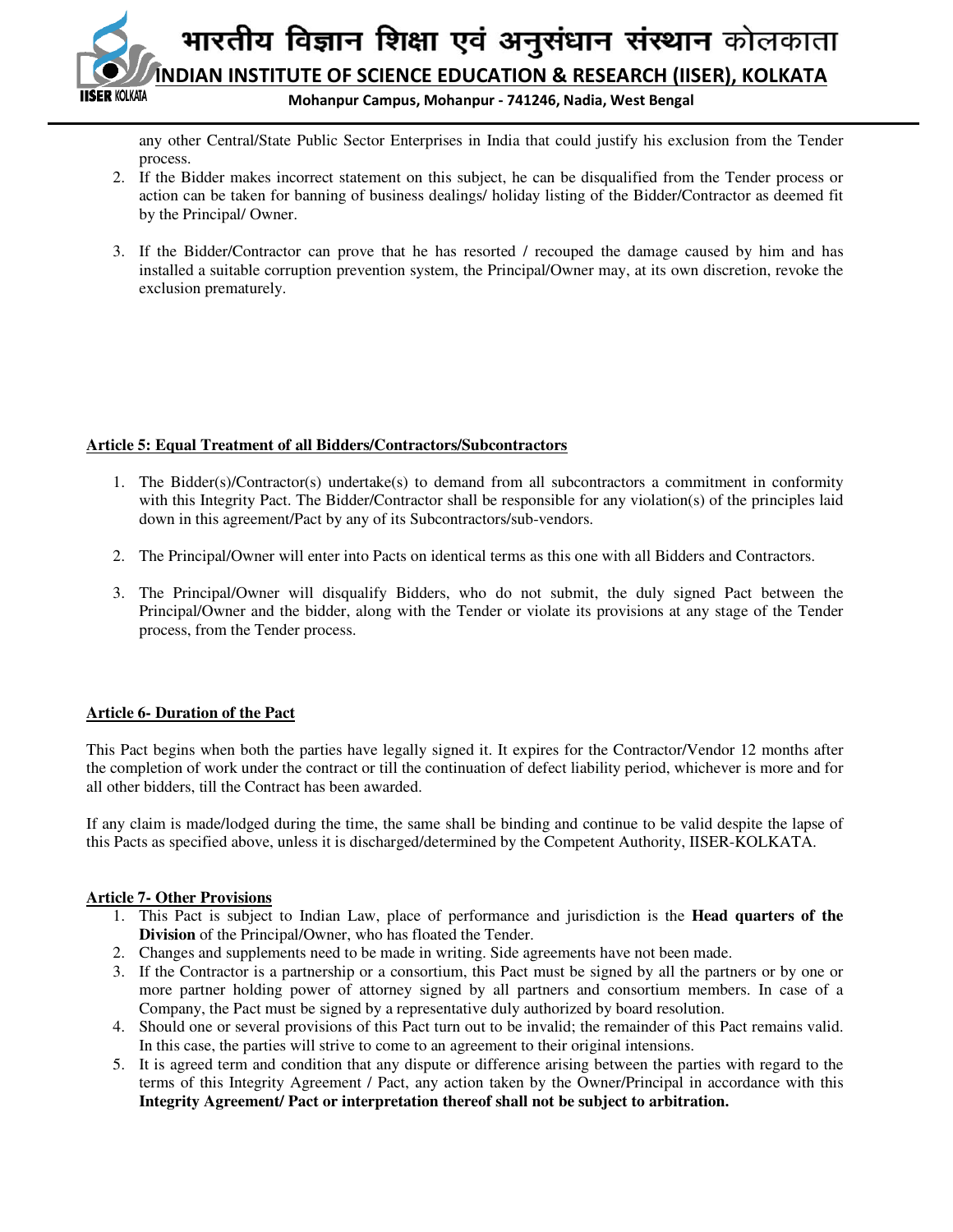**INDIAN INSTITUTE OF SCIENCE EDUCATION & RESEARCH (IISER), KOLKATA ER KOLKATA** 

**Mohanpur Campus, Mohanpur - 741246, Nadia, West Bengal**

## **Article 8- LEGAL AND PRIOR RIGHTS**

All rights and remedies of the parties hereto shall be in addition to all the other legal rights and remedies belonging to such parties under the Contract and/or law and the same shall be deemed to be cumulative and not alternative to such legal rights and remedies aforesaid. For the sake of brevity, both the Parties agree that this Integrity Pact will have precedence over the Tender/Contact documents with regard any of the provisions covered under this Integrity Pact.

IN WITNESS WHEREOF the parties have signed and executed this Integrity Pact at the place and date first above mentioned in the presence of following witnesses:

............................................................... *(For and on behalf of Principal/Owner)* 

................................................................. *(For and on behalf of Bidder/Contractor)* 

WITNESSES :

1. ................................................................................... *(signature, name and address)* 

2. ................................................................................. *(signature, name and address)* 

Place:

Dated :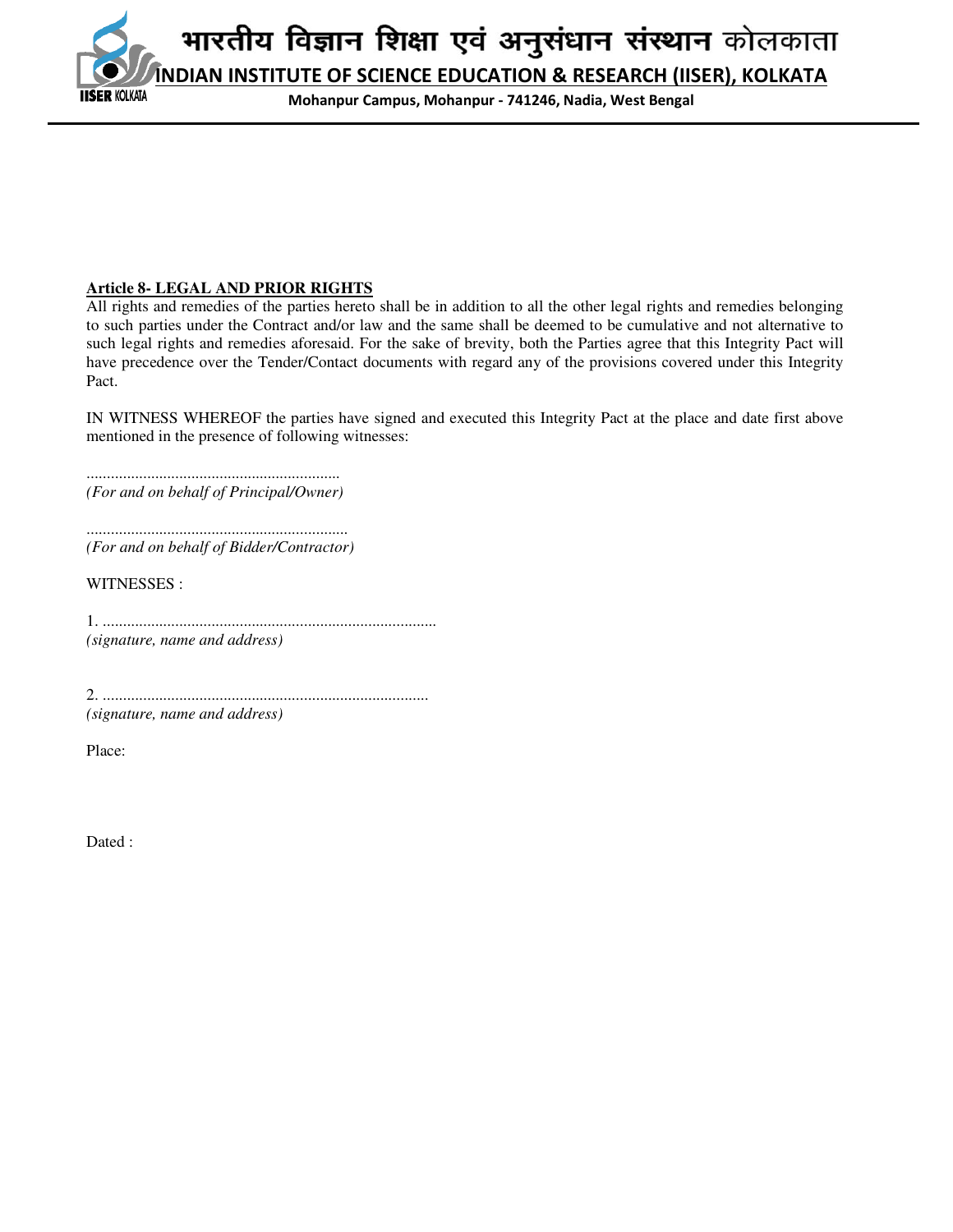**INDIAN INSTITUTE OF SCIENCE EDUCATION & RESEARCH (IISER), KOLKATA** SER KOLKATA

**Mohanpur Campus, Mohanpur - 741246, Nadia, West Bengal**

## **(Draft of letter to be submitted by the tenderer in Part-I of Tenders)**

**Annexure-II** 

#### **(Technical bid)**

To, The Superintendent Engineer, IWD, IISER-KOLKATA, Mohanpur Campus, Nadia.

Sub: Submission of Tender for the work of **'Supply of LED Light fittings at store of IISER- Kolkata Mohanpur Campus'** 

Dear Sir,

I/We acknowledge that IISER-KOLKATA is committed to follow the principles thereof as enumerated in the Integrity Agreement enclosed with the tender/bid document.

I/We agree that the Notice Inviting Tender (NIT) is an invitation to offer made on the condition that I/We will sign the enclosed integrity Agreement, which is an integral part of tender documents, failing which I/We will stand disqualified from the tendering process. I/We acknowledge that THE MAKING OF THE BID SHALL BEREGARDED AS AN UNCONDITIONAL AND ABSOLUTE ACCEPTANCE of this condition of the NIT.

I/We confirm acceptance and compliance with the Integrity Agreement in letter and spirit and further agree that execution of the said Integrity Agreement shall be separate and distinct from the main contract, which will come into existence when tender/bid is finally accepted by IISER-KOLKATA. I/We acknowledge and accept the duration of the Integrity Agreement, which shall be in the line with Article 1 of the enclosed Integrity Agreement.

I/We acknowledge that in the event of my/our failure to sign and accept the Integrity Agreement, while submitting the tender/bid, IISER-KOLKATA shall have un qualified, absolute and unfettered right to disqualify the tenderer/bidder and reject the tender/bids accordance with terms and conditions of the tender/bid.

Yours faithfully

(Duly authorized signatory of the Bidder)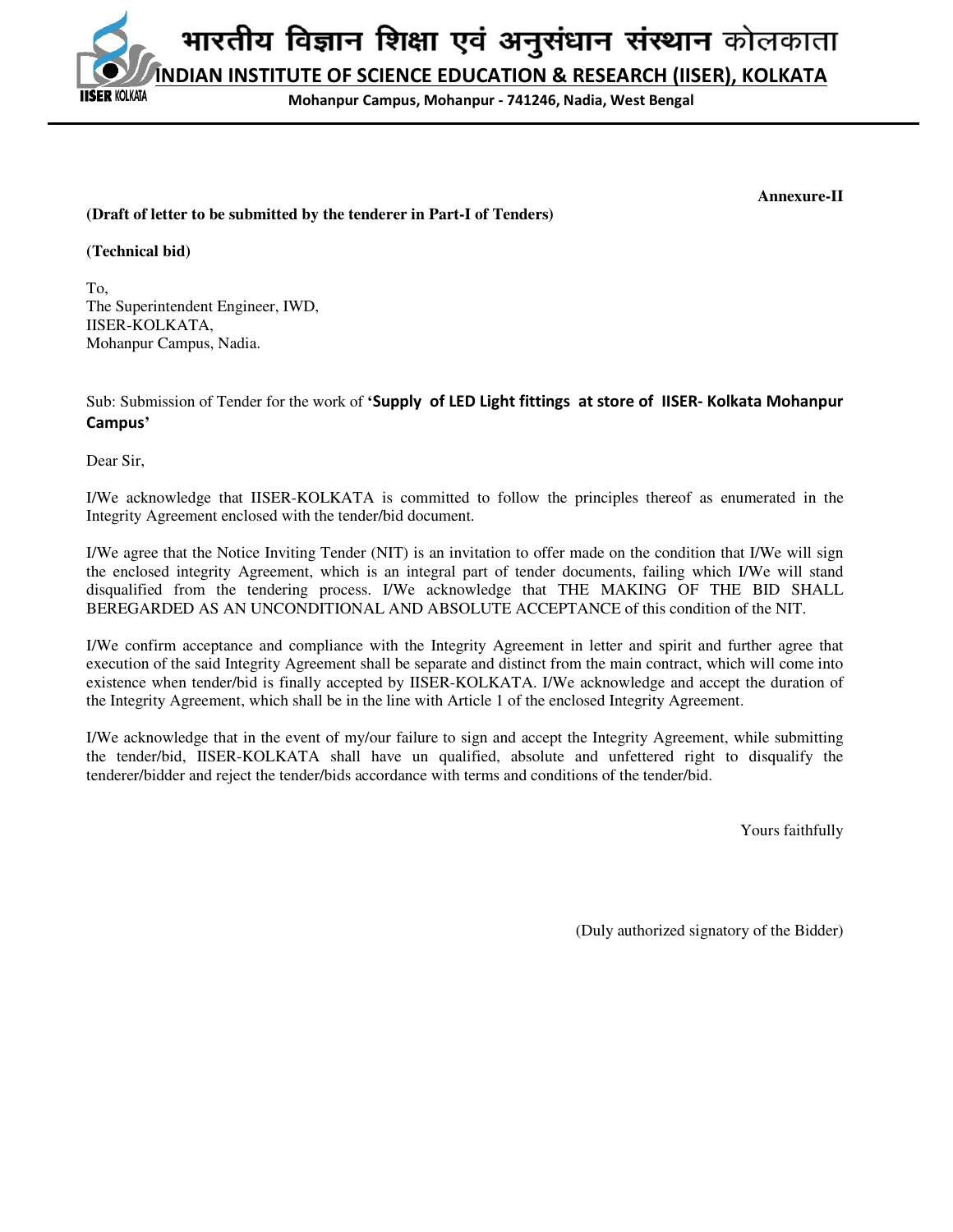**INDIAN INSTITUTE OF SCIENCE EDUCATION & RESEARCH (IISER), KOLKATA IISER KOLKATA** 

**Mohanpur Campus, Mohanpur - 741246, Nadia, West Bengal**

**ANNEXURE-III (Page 1 of 2)** 

# **(BASIC INFORMATION)**

## **Pre-qualification criteria:**

| $\mathbf{1}$   | Name of the Contractor / Firm / Organization /<br>Company.                                                                                                                                                                                |                                 |
|----------------|-------------------------------------------------------------------------------------------------------------------------------------------------------------------------------------------------------------------------------------------|---------------------------------|
| $\overline{2}$ | Official Correspondence address at with contact<br>person's name, telephone number, mobile<br>number, E-mail etc. (Mandatory for regular<br>correspondence)                                                                               |                                 |
| $\overline{3}$ | Type of Firm / Organization, whether<br>proprietorship, partnership or private limited<br>company etc.                                                                                                                                    |                                 |
| $\overline{4}$ | Year of establishment                                                                                                                                                                                                                     |                                 |
| 5              | Name of the Proprietor / Partners / Directors in<br>Organization                                                                                                                                                                          | a)<br>b)<br>$\mathbf{c})$<br>d) |
| 6              | a) Details of Registration (Firm, Company etc)<br>Registering Authority<br>i.<br>ii.<br>Date<br>iii. Number<br>b) Details of Trade license<br>Registering Authority<br>i.<br>Reg No.<br>ii.<br>iii. Date of issue.<br>iv. Date of expiry. |                                 |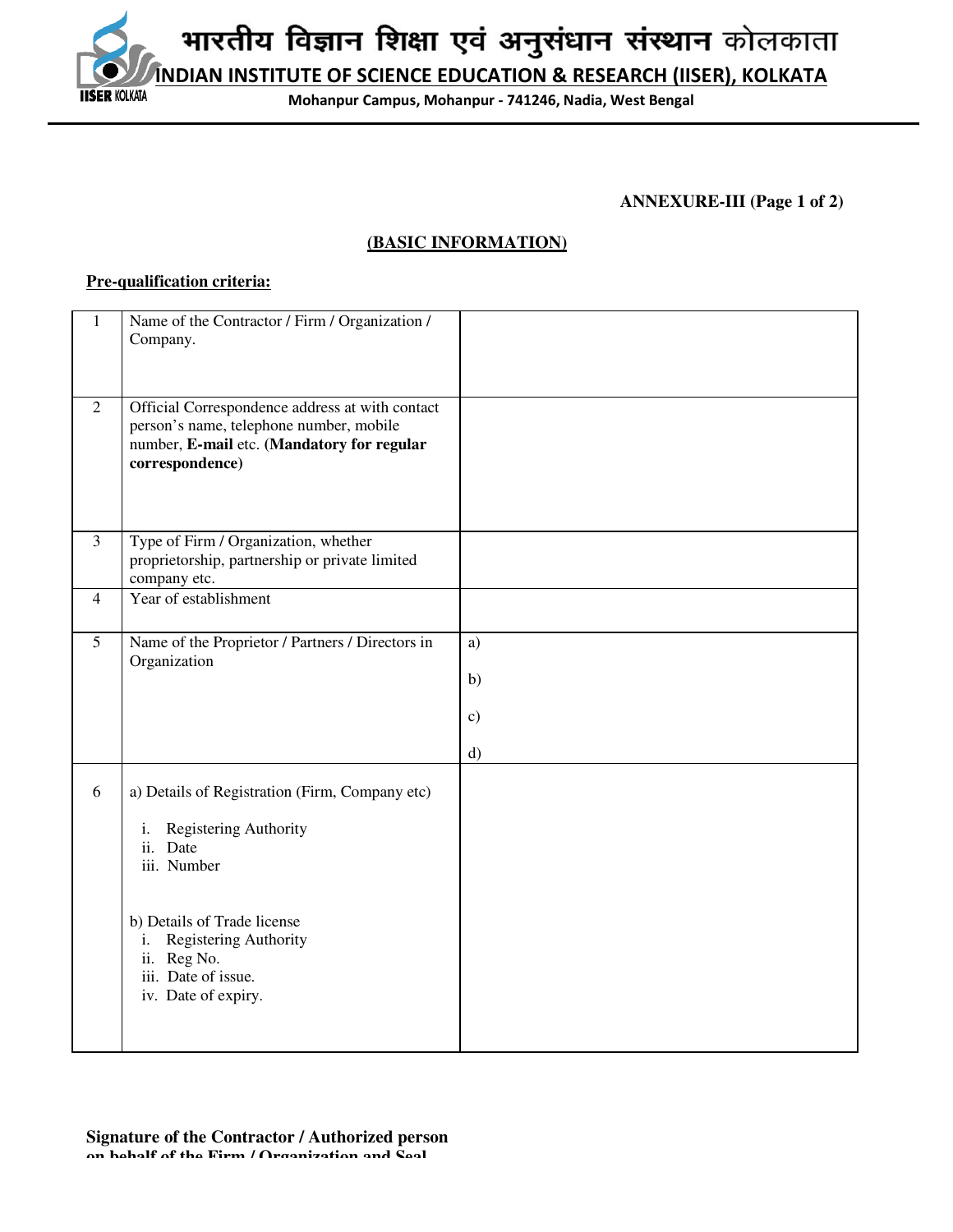**INDIAN INSTITUTE OF SCIENCE EDUCATION & RESEARCH (IISER), KOLKATA**

**Mohanpur Campus, Mohanpur - 741246, Nadia, West Bengal**

## **ANNEXURE-III (Page 2 of 2)**

| 7  | Details of Income Tax Permanent<br>a)<br>Account Number.<br>b) Details of GST                                                                                                                                                                                       |                                                       |
|----|---------------------------------------------------------------------------------------------------------------------------------------------------------------------------------------------------------------------------------------------------------------------|-------------------------------------------------------|
| 8  | Annual turnover of the firm for last three years<br>(in Rs. 2.0 Lakhs)<br>(Furnish copies of Balance Sheet and Profit &<br>Loss Account)                                                                                                                            | a) For 2020-21:<br>b) For 2019-20:<br>c) For 2018-19: |
| 9  | IT returns of last Three assessment years<br>(Please enclose CA certified copy)                                                                                                                                                                                     |                                                       |
| 10 | Details of transaction for submission of Cost of<br>Bid (Please mention Bank Name & Branch,<br>Transaction Ref. No, Date etc.)<br>& Declaration Letter for Exemption of EMD<br>$\mathbf{i}$<br>Cost of Bid Document(Rs. 500/-)<br><b>EMD</b><br>$\ddot{\textbf{i}}$ |                                                       |
| 11 | Bank Account Details of the Bidder (Account<br>No. Bank Name & Branch, IFSC Code etc )                                                                                                                                                                              |                                                       |

 **Signature of the Contractor / Authorized person on behalf of the Firm / Organization and Seal** 

**IISER KOLKATA**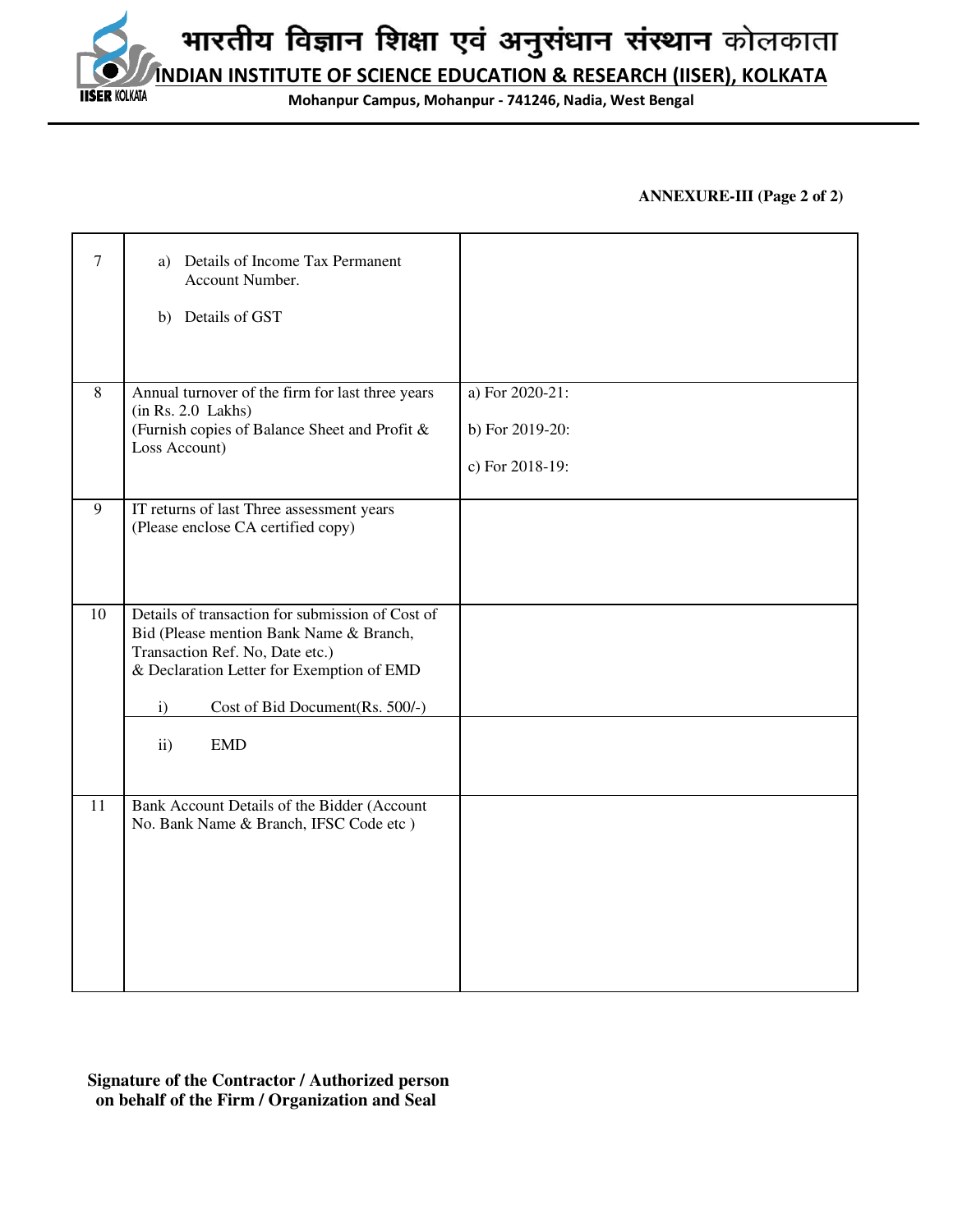

#### **DETAILS REQUIRED FOR ELECTRONIC TRANSMISSION**

| A) Details of Account Holder:   |  |
|---------------------------------|--|
| Name of the Account Holder      |  |
| <b>Complete Contact Address</b> |  |
| Mobile Number                   |  |
| Telephone Number                |  |
| <b>Email Address</b>            |  |
| PAN Number                      |  |

| <b>B) Details of Bank:</b>     |  |
|--------------------------------|--|
| Name of the Bank               |  |
| <b>Branch Name</b>             |  |
| Complete Address of the Branch |  |
| Telephone Number               |  |
| <b>Email Address</b>           |  |
| <b>Account Number</b>          |  |
| Account Type                   |  |
| <b>IFS Code</b>                |  |

(Signature of the Account Holder)

 **Signature of the Contractor / Authorized person on behalf of the Firm / Organization and Seal**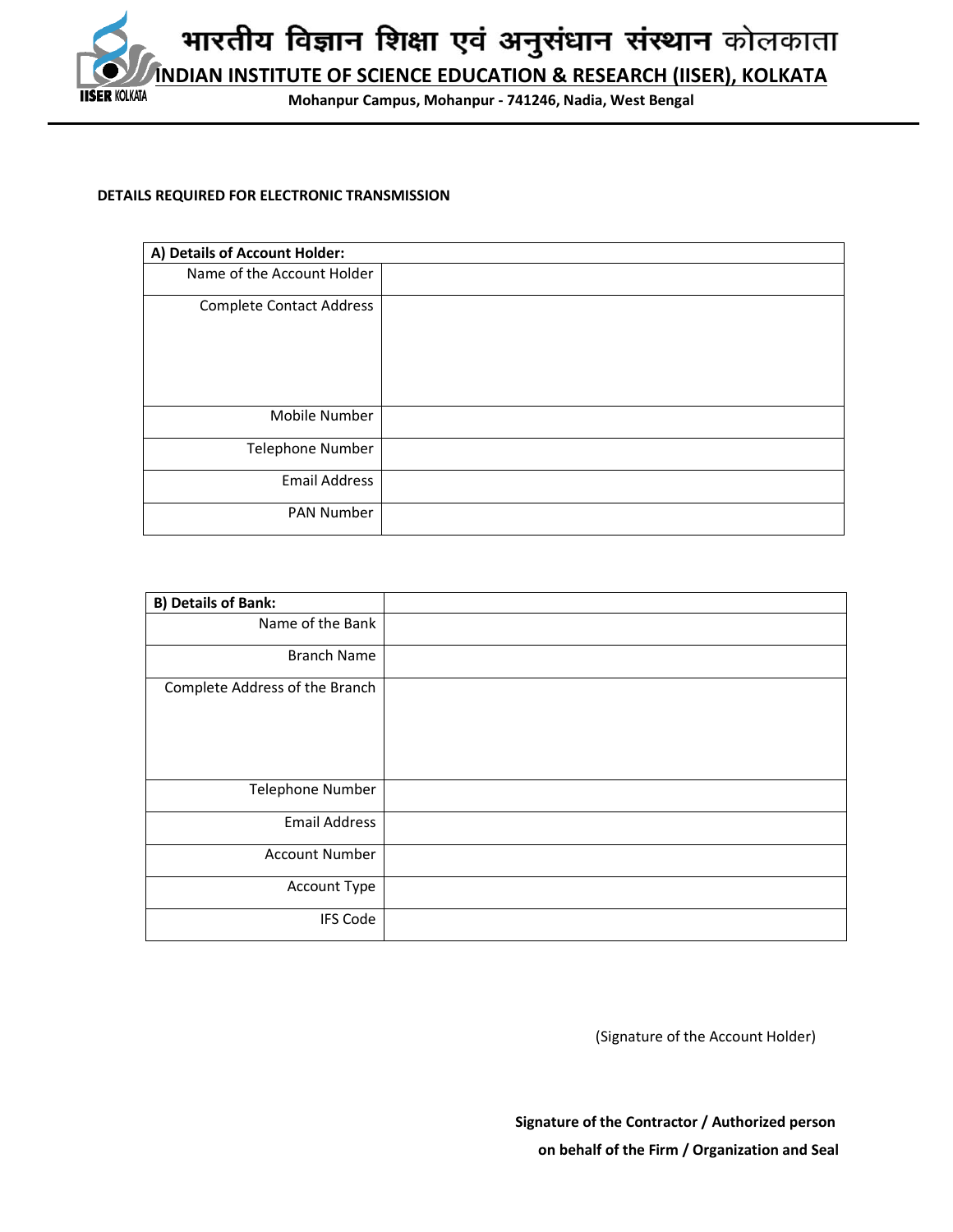**INDIAN INSTITUTE OF SCIENCE EDUCATION & RESEARCH (IISER), KOLKATA IISER KOLKATA** 

**Mohanpur Campus, Mohanpur - 741246, Nadia, West Bengal**

## **ANNEXURE - IV**

**Past Experience as per table given below:** 

 *(Use Extra Sheet if required)* 

| $\overline{\text{SL}}$ |      | <b>Period of Contract</b> | Name of the  | Type Of<br>Contract | <b>Value of Contract</b> | <b>Documentary</b> |
|------------------------|------|---------------------------|--------------|---------------------|--------------------------|--------------------|
| No.                    | From | To                        | organization |                     |                          | evidence attached  |
|                        |      |                           | with whom    |                     |                          | in support         |
|                        |      |                           | worked       |                     |                          |                    |
|                        |      |                           |              |                     |                          |                    |
|                        |      |                           |              |                     |                          |                    |
|                        |      |                           |              |                     |                          |                    |
|                        |      |                           |              |                     |                          |                    |
|                        |      |                           |              |                     |                          |                    |
|                        |      |                           |              |                     |                          |                    |
|                        |      |                           |              |                     |                          |                    |
|                        |      |                           |              |                     |                          |                    |
|                        |      |                           |              |                     |                          |                    |
|                        |      |                           |              |                     |                          |                    |
|                        |      |                           |              |                     |                          |                    |
|                        |      |                           |              |                     |                          |                    |
|                        |      |                           |              |                     |                          |                    |
|                        |      |                           |              |                     |                          |                    |
|                        |      |                           |              |                     |                          |                    |
|                        |      |                           |              |                     |                          |                    |
|                        |      |                           |              |                     |                          |                    |
|                        |      |                           |              |                     |                          |                    |
|                        |      |                           |              |                     |                          |                    |
|                        |      |                           |              |                     |                          |                    |
|                        |      |                           |              |                     |                          |                    |
|                        |      |                           |              |                     |                          |                    |
|                        |      |                           |              |                     |                          |                    |
|                        |      |                           |              |                     |                          |                    |
|                        |      |                           |              |                     |                          |                    |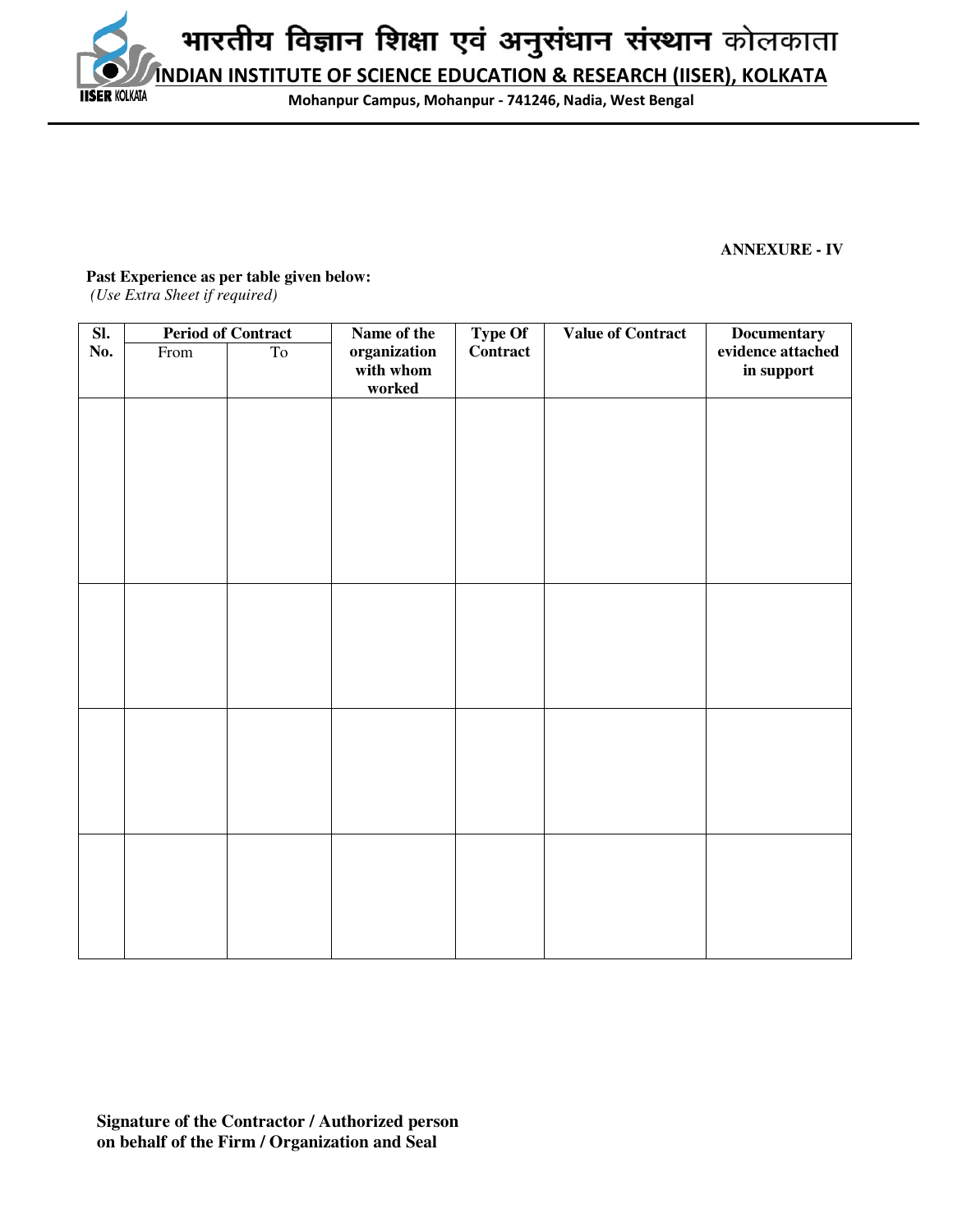**INDIAN INSTITUTE OF SCIENCE EDUCATION & RESEARCH (IISER), KOLKATA**

**Mohanpur Campus, Mohanpur - 741246, Nadia, West Bengal**

**Annexure-V** 

## **SELF DECLARATION (for Local Content of Products, Services or Works) (On company letter head)**

**To** 

**The Director** 

**ER KOLKATA** 

**Indian Institute of Science Education and Research Kolkata** 

**Mohanpur- 741 246, Dist. Nadia, West Bengal** 

1. With reference to Order no P.-45021/2/2017 PP (BE-II) dated 04.06.2020 of DPIIT, Ministry of Commerce and Industry, Govt. of India and order No F.No. 33(1)/2017-IPHW Ministry of Electronics and Information Technology, Government of India we fall under the following category of supplier( please **tick** the correct category) for the items for which this tender has been floated and being bided.



 2. We are solely responsible for the abovementioned declaration in respect of category of supplier. False declarations will be in breach of the Code of Integrity under Rule  $175(1)(i)(h)$  of the General Financial Rules for which we may can be debarred for up to 2 years as per Rule 151(iii) of the General Financial Rules along with such other actions as may be permissible under law.

## **(Signature of the Authorized Person with Organization Seal)**

## **Note:**

- 1) In case of procurement value more than 10 crores, this certificate is to be issued by Statutory Auditor/Cost Auditor/ practicing Cost Accountant / practicing Chartered Accountant as applicable as per the aforesaid order).
- 2) In all the cases, the details of the location(s) at which the local value addition is made is to be provided along with this certification.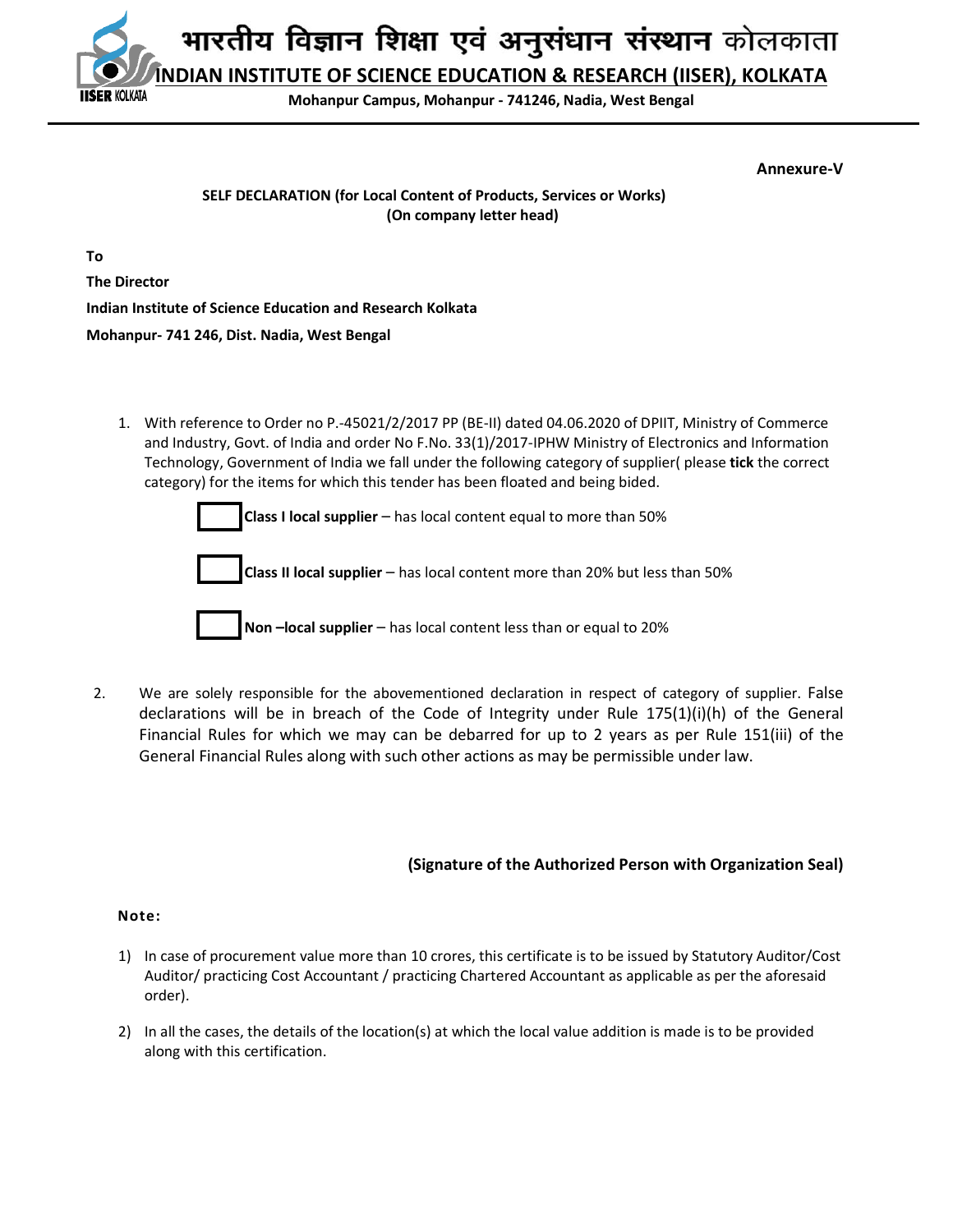

**Mohanpur Campus, Mohanpur - 741246, Nadia, West Bengal**

**Annexure-VI** 

## **Declaration letter for exemption of EMD**

I/we hereby submit the following the declaration in lieu of submitting the EMD.

- 1. If after the opening of the tender, I/we withdraw or modify the bids during the validity period of tender specified in the tender documents.
- 2. If, after the award of work, I/we fail to sign the contract, or to submit the performance security before the deadline in the NIT documents.

I/we shall be suspended for one year and shall not be eligible to bid for IISER Kolkata tenders from date of issuance of suspension order.

Note: EMD will not be exempted without this letter.

**Signature of the Contractor / Authorized person On behalf of the Firm / Organization and Seal**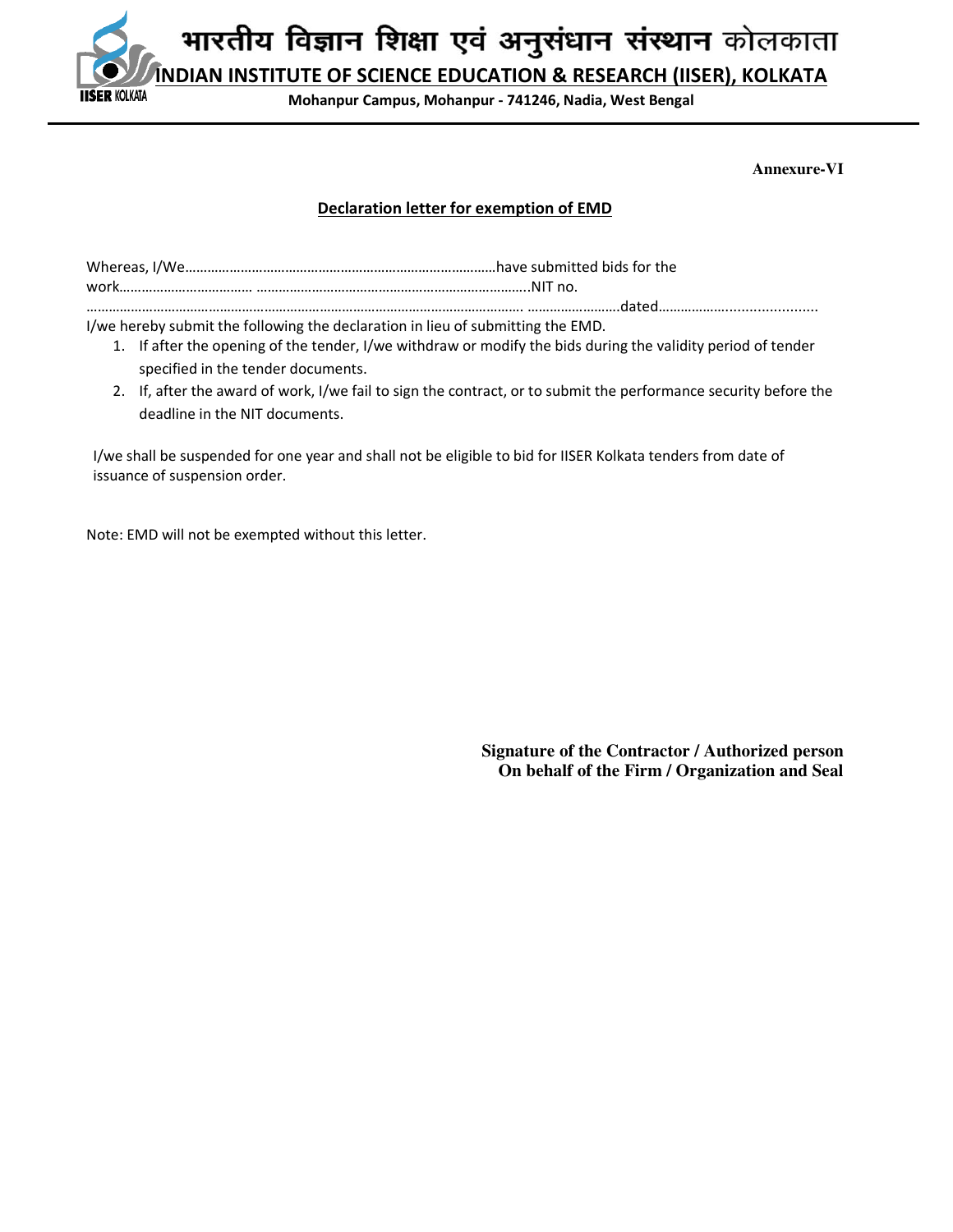भारतीय विज्ञान शिक्षा एवं अनुसंधान संस्थान कोलकाता **INDIAN INSTITUTE OF SCIENCE EDUCATION & RESEARCH (IISER), KOLKATA SER KOLKATA** 

**Mohanpur Campus, Mohanpur - 741246, Nadia, West Bengal**

 **Annexure-VII** 

## **(Draft of letter to be submitted by the tenderer in Part-II of Tenders)**

**(Price Bid)** 

To, The Superintendent Engineer, IWD, IISER-KOLKATA, Mohanpur Campus, Nadia.

Sub: Submission of Tender for the work of **'Supply of LED Light fittings at store of IISER- Kolkata Mohanpur Campus.'** 

Dear Sir,

With reference to the above Notice Inviting Tender, having gone through and understood the scope of services and terms & conditions forming part of the tender, we hereby enclose our offer as per the schedule:

## **SCHEDULE OF RATES**

| <b>Particulars</b>                                                                                              | <b>Total Quoted Amount (Inclusive of</b><br>GST) |
|-----------------------------------------------------------------------------------------------------------------|--------------------------------------------------|
| <b>Total Value offered for</b><br>'Supply of LED Light fittings at store of IISER-<br>Kolkata Mohanpur Campus.' | (Rs. In Figure)<br>(Rs. In Word)                 |

**Dated :** 

 **Signature of the Contractor / Authorized person on behalf of the Firm / Organization and Seal**